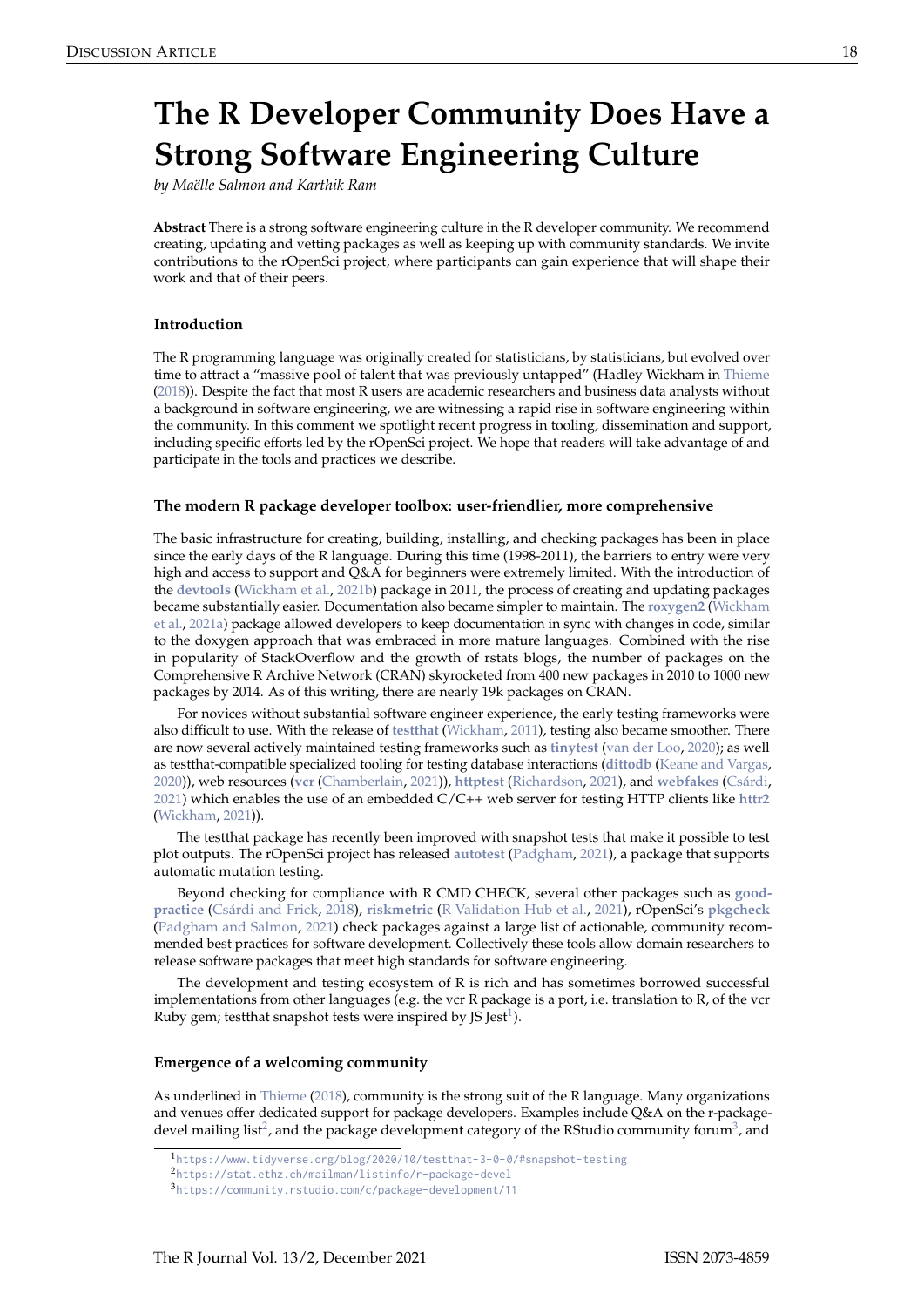<span id="page-1-0"></span>the rstats section of StackOverflow<sup>[4](#page-0-0)</sup>. Traditionally, R package developers have been mostly male and white. Although the status quo remains similar, efforts from groups such as R-Ladies<sup>[5](#page-0-0)</sup> meetups, Minorities in R [\(Scott and Smalls-Perkins,](#page-2-8) [2020\)](#page-2-8), and the package development modules offered by Forwards for underrepresented groups<sup>[6](#page-0-0)</sup> have made considerable inroads towards improving diversity. These efforts have worked hard to put the spotlight on developers beyond the "usual suspects".

### **rOpenSci community and software review**

The rOpenSci organization [\(Boettiger et al.,](#page-2-9) [2015\)](#page-2-9) is an attractive venue for developers & supporters of scientific R software. One of our most successful and continuing initiatives is our Software Peer Review system [\(Ram et al.,](#page-2-10) [2019\)](#page-2-10), a combination of academic peer-review and code review from industry. About 150 packages have been reviewed by volunteers to date, creating better packages as well as a growing knowledgebase in our development guide [\(rOpenSci et al.,](#page-2-11) [2021\)](#page-2-11) while also building a living community of practice.

Our model has been the fundamental inspiration for projects such as the Journal of Open Source Software [\(Smith et al.,](#page-3-6) [2018\)](#page-3-6), and PyOpenSci [\[Wasser and Holdgraf](#page-3-7) [\(2019\)](#page-3-7)][\(Trizna et al.,](#page-3-8) [2021\)](#page-3-8). We are continuously improving our system and reducing cognitive overload on editors and reviewers by automating repetitive tasks. Most recently we have expanded our offerings to peer review of packages that implement statistical methods (Statistical Software Peer Review) [\(Padgham et al.,](#page-2-12) [2021\)](#page-2-12).

Beside software review, rOpenSci community is a safe, welcoming and informative place for package developers, with Q&A happening on our public forum and semi-open Slack workspace. [\(Butland and](#page-2-13) [LaZerte,](#page-2-13) [2020\)](#page-2-13)

## **Creation and dissemination of resources for R programmers**

The aforementioned tools, venues and organizations benefit from and support crucial dissemination efforts.

Publishing technical know-how is crucial for progress of the R community. R news has been circulating on Twitter $^7$  $^7$ , R Weekly $^8$  $^8$  and R-Bloggers $^9$  $^9$ . Some sources have been more specifically aimed at R package developers of various experience and interests. While "Writing R Extensions"  $^{10}$  $^{10}$  $^{10}$  is the official & exhaustive reference on writing R packages, it is a reference rather than a learning resource: many R package developers, if not learning by example, get introduced to R package development via introductory blog posts or tutorials, and the R packages book by Hadley Wickham and Jenny Bryan [\[Wickham](#page-3-9) [\(2015\)](#page-3-9)][\(Wickham and Bryan\)](#page-3-10) that accompany the devtools suite of packages is freely available online and strives to improving the R package development experience. The rOpenSci guide "rOpenSci Packages: Development, Maintenance, and Peer Review" [\(rOpenSci et al.,](#page-2-11) [2021\)](#page-2-11) contains our community-contributed guidance on how to develop packages and review them. It features *opinionated requirements* such as the use of **[roxygen2](https://CRAN.R-project.org/package=roxygen2)** [\(Wickham et al.,](#page-3-2) [2021a\)](#page-3-2) for package documentation; *criteria helping make an informed decision* on gray area topics such as limiting dependencies; *advice on widely accepted and emerging tools*. As it is a living document also used as reference for editorial decisions, we maintain a changelog<sup>[11](#page-0-0)</sup>, and summarize each release in a blog post<sup>[12](#page-0-0)</sup>. rOpenSci also hosts a book on a specialized topic, HTTP testing in  $R^{13}$  $R^{13}$  $R^{13}$ , that presents both principles for testing packages that interact with web resources, as well as relevant packages. Beside these examples of long-form documentation, knowledge around R software engineering is shared through blogs and talks. In the R blogging world, the rOpenSci blog posts<sup>[14](#page-0-0)</sup>, technical notes<sup>[15](#page-0-0)</sup> and a section of our monthly newsletter<sup>[16](#page-0-0)</sup> feature some topics relevant to package developers, as do some of the posts on the Tidyverse blog<sup>[17](#page-0-0)</sup>. The blog of the  $R$ -hub project<sup>[18](#page-0-0)</sup> contains information on package development topics, in particular about common problems such as sharing data via R packages or understanding CRAN checks. Expert programmers

<sup>4</sup><https://stackoverflow.com/questions/tagged/r?tab=Newest> <sup>5</sup><http://rladies.org/> 6[https://buzzrbeeline.blog/2021/02/09/r-forwards-package-development-modules-for-women-and](https://buzzrbeeline.blog/2021/02/09/r-forwards-package-development-modules-for-women-and-other-underrepresented-groups/)[other-underrepresented-groups/](https://buzzrbeeline.blog/2021/02/09/r-forwards-package-development-modules-for-women-and-other-underrepresented-groups/) <sup>7</sup><https://www.t4rstats.com/> <sup>8</sup><https://rweekly.org/> <sup>9</sup><https://www.r-bloggers.com/> <sup>10</sup><https://cran.r-project.org/doc/manuals/R-exts.html> <sup>11</sup><https://devguide.ropensci.org/booknews.html> <sup>12</sup><https://ropensci.org/tags/dev-guide/> <sup>13</sup><https://books.ropensci.org/http-testing/> <sup>14</sup><https://ropensci.org/blog/> <sup>15</sup><https://ropensci.org/technotes/> <sup>16</sup><https://ropensci.org/news/> <sup>17</sup><https://www.tidyverse.org/categories/programming/> <sup>18</sup><https://blog.r-hub.io/post/>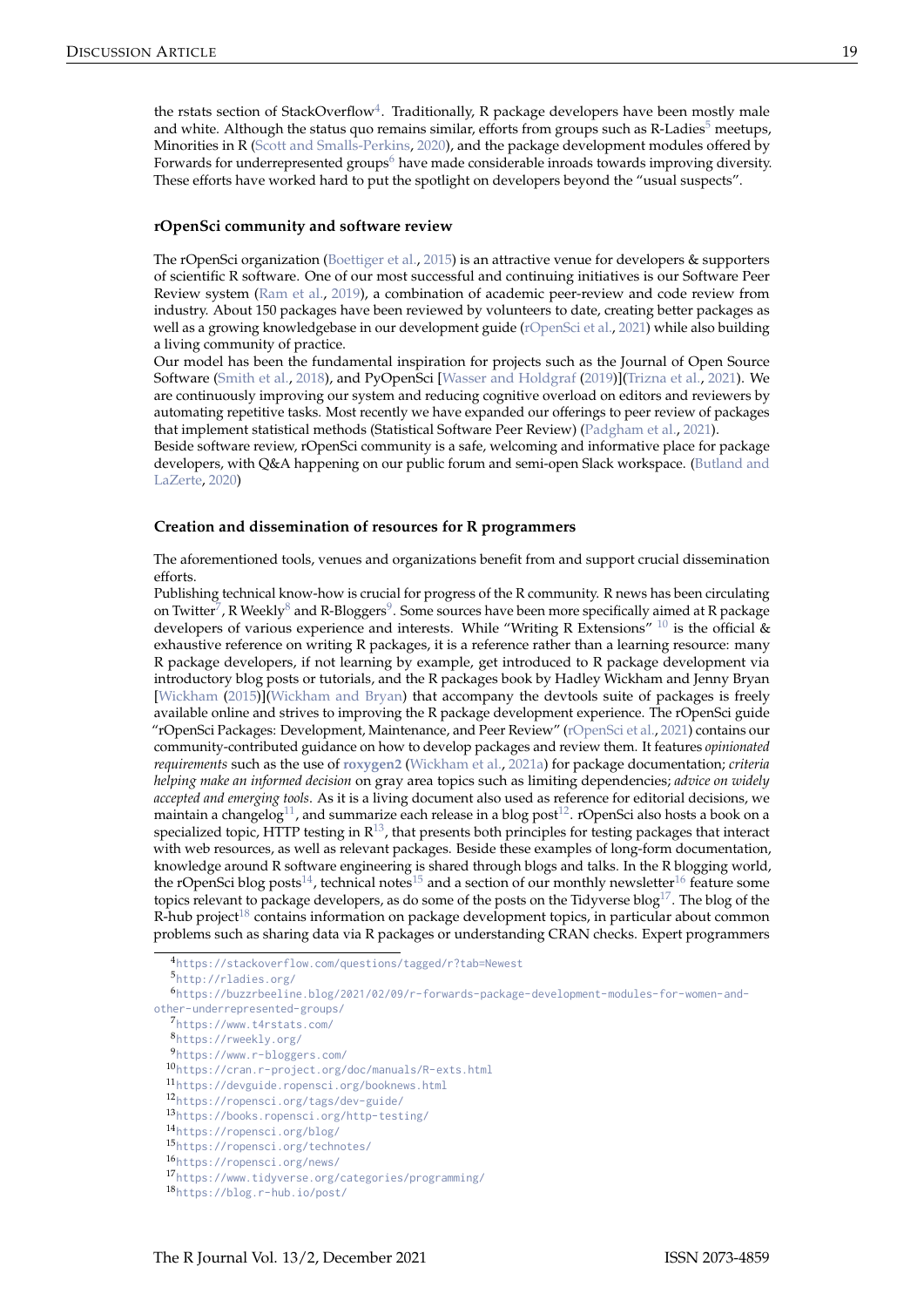### **Conclusion**

In summary, we observe that there is already a strong software engineering culture in the R developer community. By surfacing the rich suite of resources to new developers we can but only hope the future will bring success to all aforementioned initiatives. We recommend creating, updating and vetting packages with the tools we mentioned as well as keeping up with community standards with the venues we mentioned in the previous section. We invite contributions to the rOpenSci project, where participants can gain experience that will shape their work and that of their peers. Thanks to these efforts, we hope the R community will continue to be a thriving place of application for software engineering, by diverse practitioners from many different paths.

# **Bibliography**

- <span id="page-2-9"></span>C. Boettiger, S. Chamberlain, E. Hart, and K. Ram. Building software, building community: Lessons from the ropensci project. *Journal of Open Research Software*, 3(1):e8, 2015. doi: 10.5334/jors.bu. [[p19\]](#page-1-0)
- <span id="page-2-13"></span>S. Butland and S. LaZerte. *rOpenSci Community Contributing Guide*. Zenodo, 2020. doi: 10.5281/ ZENODO.4000532. URL <https://contributing.ropensci.org/>. [[p19\]](#page-1-0)
- <span id="page-2-1"></span>S. Chamberlain. *vcr: Record 'HTTP' Calls to Disk*, 2021. URL [https://CRAN.R-project.org/package=](https://CRAN.R-project.org/package=vcr) [vcr](https://CRAN.R-project.org/package=vcr). R package version 1.0.2. [[p18\]](#page-0-1)
- <span id="page-2-3"></span>G. Csárdi. *webfakes: Fake Web Apps for HTTP Testing*, 2021. https://webfakes.r-lib.org/, https://github.com/r-lib/webfakes. [[p18\]](#page-0-1)
- <span id="page-2-5"></span>G. Csárdi and H. Frick. *goodpractice: Advice on R Package Building*, 2018. URL [https://CRAN.R](https://CRAN.R-project.org/package=goodpractice)[project.org/package=goodpractice](https://CRAN.R-project.org/package=goodpractice). R package version 1.0.2. [[p18\]](#page-0-1)
- <span id="page-2-0"></span>J. Keane and M. Vargas. *dittodb: A Test Environment for Database Requests*, 2020. URL [https://CRAN.R](https://CRAN.R-project.org/package=dittodb)[project.org/package=dittodb](https://CRAN.R-project.org/package=dittodb). R package version 0.1.3. [[p18\]](#page-0-1)
- <span id="page-2-4"></span>M. Padgham. *autotest: Automatic Package Testing*, 2021. https://docs.ropensci.org/autotest/, https://github.com/ropensci-review-tools/autotest. [[p18\]](#page-0-1)
- <span id="page-2-7"></span>M. Padgham and M. Salmon. *pkgcheck: rOpenSci Package Checks*, 2021. https://docs.ropensci.org/pkgcheck/, https://github.com/ropensci-review-tools/pkgcheck. [[p18\]](#page-0-1)
- <span id="page-2-12"></span>M. Padgham, M. Salmon, N. Ross, J. Nowosad, R. FitzJohn, yilong zhang, C. Sax, F. Rodriguez-Sanchez, F. Briatte, and L. Collado-Torres. ropensci/statistical-software-review-book: Official first standards versions, Oct. 2021. URL <https://doi.org/10.5281/zenodo.5556756>. [[p19\]](#page-1-0)
- <span id="page-2-6"></span>R Validation Hub, D. Kelkhoff, M. Gotti, E. Miller, K. K, Y. Zhang, E. Milliman, and J. Manitz. *riskmetric: Risk Metrics to Evaluating R Packages*, 2021. https://pharmar.github.io/riskmetric/, https://github.com/pharmaR/riskmetric. [[p18\]](#page-0-1)
- <span id="page-2-10"></span>K. Ram, C. Boettiger, S. Chamberlain, N. Ross, M. Salmon, and S. Butland. A community of practice around peer review for long-term research software sustainability. *Computing in Science Engineering*, 21(2):59–65, 2019. doi: 10.1109/MCSE.2018.2882753. [[p19\]](#page-1-0)
- <span id="page-2-2"></span>N. Richardson. *httptest: A Test Environment for HTTP Requests*, 2021. https://enpiar.com/r/httptest/, https://github.com/nealrichardson/httptest. [[p18\]](#page-0-1)
- <span id="page-2-11"></span>rOpenSci, B. Anderson, S. Chamberlain, L. DeCicco, J. Gustavsen, A. Krystalli, M. Lepore, L. Mullen, K. Ram, N. Ross, M. Salmon, and M. Vidoni. rOpenSci Packages: Development, Maintenance, and Peer Review, Feb. 2021. URL <https://doi.org/10.5281/zenodo.4554776>. [[p19\]](#page-1-0)
- <span id="page-2-8"></span>D. Scott and D. Smalls-Perkins. Introducing mir: A community for underrepresented minority users of r, Feb 2020. URL [https://medium.com/@doritolay/introducing-mir-a-community-for](https://medium.com/@doritolay/introducing-mir-a-community-for-underrepresented-users-of-r-7560def7d861)[underrepresented-users-of-r-7560def7d861](https://medium.com/@doritolay/introducing-mir-a-community-for-underrepresented-users-of-r-7560def7d861). [[p19\]](#page-1-0)

<sup>19</sup><https://github.com/jennybc/code-smells-and-feels>